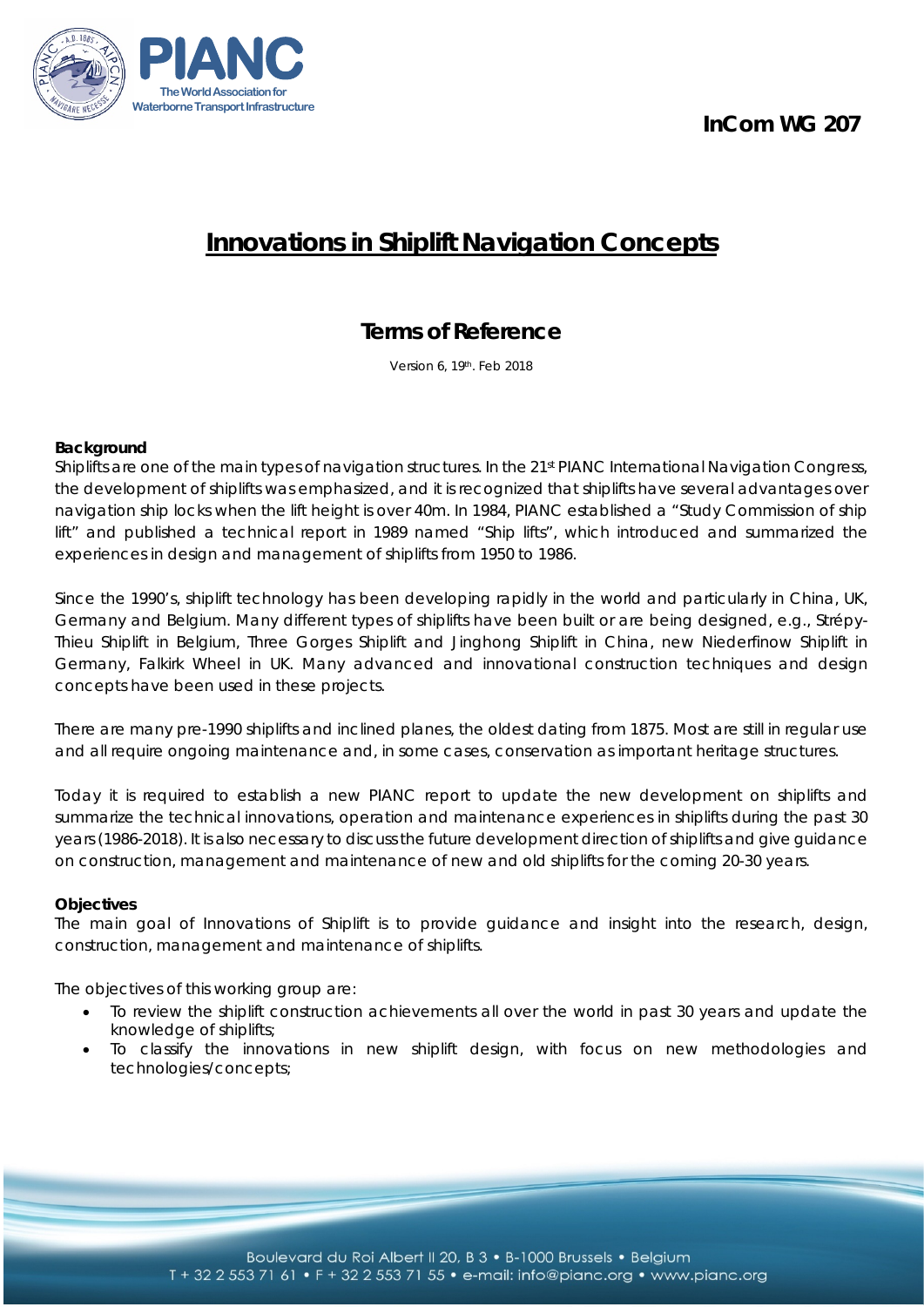- To summarize experiences of shiplift operation and maintenance, including new and old shiplifts;
- To define the future development directions for shiplift design, and the optimized selection and overall layout of shiplifts as navigation structures. This includes detailed and quantified economical comparison but also technological advantages and shortcoming (multi criteria assessment) with navigation locks with or without water saving basins and with incline planes.
- and to make recommendations for common practices, where these would be helpful.

This working group seeks to gather inputs and compare current practices from a wide variety of shiplifts managers, field practitioners, academics, consultants and organizations supporting historical shiplifts, from UK, France, Germany, Belgium, China but also from other countries having old incline planes as US, Japan, Russia, Canada

## **1. Earlier reports to be reviewed**

Supplement to bulletin N° 65 (1989) "Ship lifts" is the first technical report on shiplift. The report summarized the application circumstances of shiplifts, classification of shiplifts, specific principles and characteristics of shiplifts, examining 8 typical shiplifts. This information should be reviewed by the more specialized members of the new working group and then be enhanced and integrated. Report No. 106 "Innovation in navigation lock design" presented the detailed innovations of Falkirk Wheel Shiplift (UK).

# **2. Scope**

## **Matters to be investigated:**

- An overview of shiplift construction achievements, including typical case studies of shiplifts built or designed during the past 30 years, e.g., Three Gorges Shiplift in China, Jinghong Shiplift in China, Silin Shiplift in China, reconstruction of Danjiangkou Shiplift in China, Strépy-Thieu Shiplift in Belgium, new Niederfinow Shiplift in Germany and Falkirk Wheel in UK;
- Innovations in shiplift design, including new methodologies and technologies/concepts;
- Standards and regulations of shiplift design, construction, management and maintenance;
- Overall layout of shiplifts in navigation structure and their selections (including the specific hydraulic aspects of the shiplifts as ship accessibility and manoeuvrability, protection of doors against the shocks, generation of long waves during the translation, the evacuation of the volume of water between the doors before the beginning of the translation, the management of the water levels o for a ship lift implanted in a river, sedimentation aspects,…);
- Experiences of shiplift operation and maintenance;
- Old shiplifts and incline planes, from navigation structures to historical heritage conservation;
- Characteristics and application scopes of different types of shiplifts, through comparison with other technologies such as locks with water saving basins.

## **Method of Approach**

Evaluation of research, design, construction, management and maintenance of shiplifts and approaches used for operational, engineering, financial and policy decision-making. This will include conceptual design, design research, analytical models, numerical models, desktop and physical models, prototype survey and test, which are used to address the new developments of shiplifts in the world.

Water resources, CAPEX and OPEX cost, environment, reliability, maintenance, longevity, etc., need to be considered for recommendations and comparison

The global cost and socio-environmental impacts of a IWT development depends, firstly, of the types of hydraulic works as locks (1,2,3,…), ship lifts, inclined plans or a combination of them. It is thus necessary to develop a methodology to make an objective analysis of all the possible